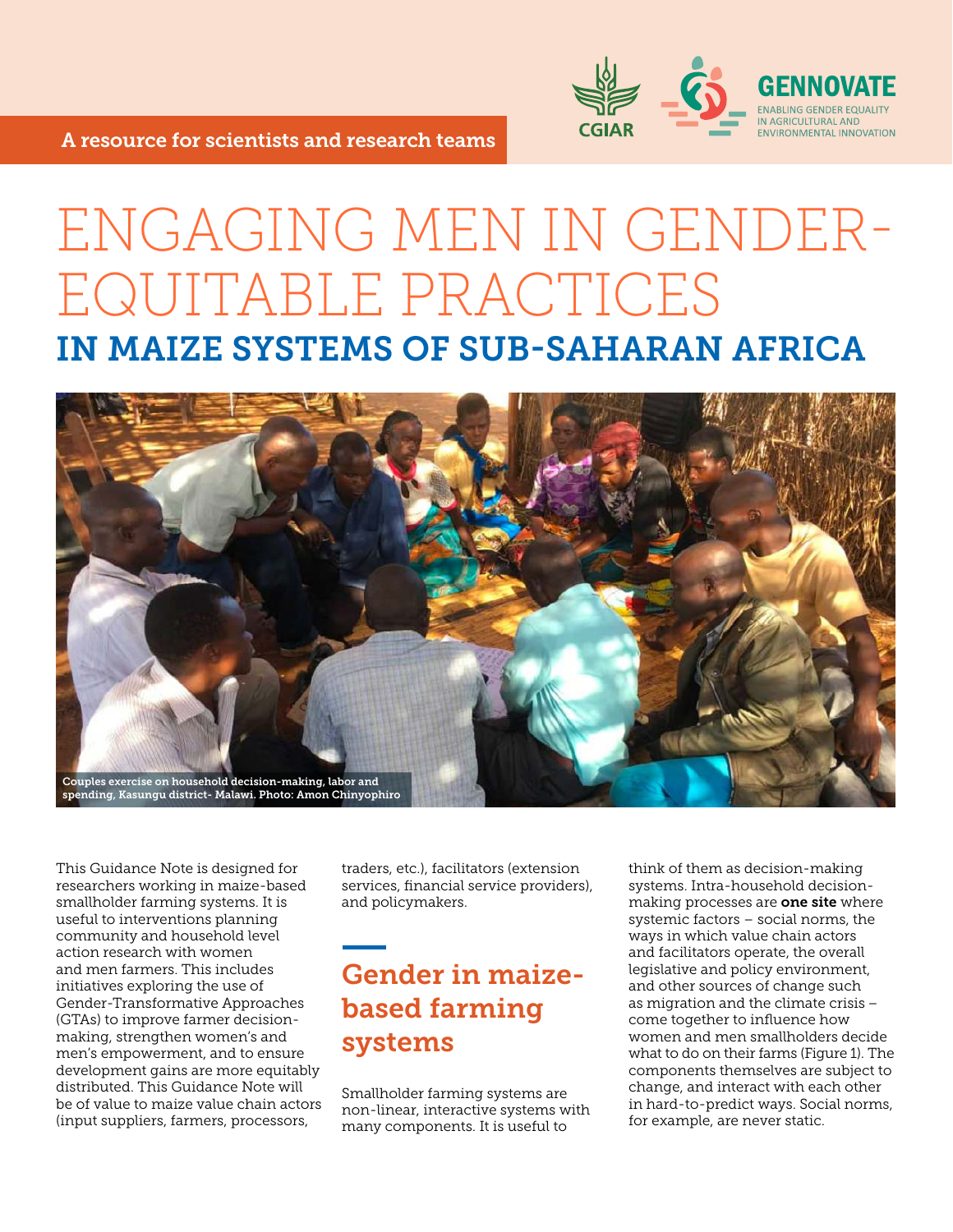



#### Figure 1. Simplified maize-based farming decisionmaking system

The various parts of the system, including private sector players, public extension services, policymakers and researchers, can come together to create gendered dichotomies in 'who decides', 'who does what', and 'who benefits' from maize. Despite decades of research proving women's strong involvement in the maize value chain, men are frequently still seen as the 'real farmer' and main decision-maker<sup>1</sup>. It is common for men to be targeted for training events or sign contracts on maize out-grower schemes rather than women<sup>2</sup>. There is a widely prevalent, but empirically unproven, assumption that women are 'not interested' in cash cropping and making money<sup>3,4</sup>. A glance around almost any market – including the huge maize markets in Ghana – will show this is not the case. However, this assumption has been nurtured through decades of conceptualising men as modernising farmers and women as locked into subsistence farming and as homemakers. These views shape institutional thinking at different levels and contribute directly to widening gender productivity gaps<sup>5</sup> and make it extremely difficult to move towards achieving improvements in people's lives.

In reality, men farmers are not the only ones making decisions, nor are they responsible for everything that happens on the farm. Men can be more powerful than women, however, in determining *priorities* on the farm: which plot gets the most attention, which crops are grown where and by whom, who works on which plots/crops, who sells in the market, and how money is spent or saved. Of course, women work hard to achieve positive outcomes from their work, and many men desire to secure benefits for the whole family. Studies show the benefits of collaboration. These can include increased adoption of new technologies, better mobilisation of assets, improved equity in the distribution of benefits between household members, an increase in women's standing and decision-making power at community level, among others<sup>6</sup>. It should be noted that not all of these effects are present in any one site, for example, adoption rates may be similar but the distribution of benefits may not. Nonetheless, there is strong evidence that despite the potential benefits of collaboration, many farms are not managed as a holistic and coordinated system aiming to produce benefits for everyone in the family, but rather serve to maximise gains for certain members over others. Widely observed uncooperative outcomes such as low yields, gender gaps in maize productivity, sub-optimal adoption of technologies, and weak ability to adapt to climate change can be the consequence.

#### Research shows that:

- Adoption of improved maize varieties (IMVs) is often lower for women. In Malawi adoption of IMVs is 12% lower for wives in male-headed households, and 11% lower for female household heads than for male farmers<sup>7</sup>.
- Women can find it difficult to interact with buyers or get maize to market themselves. In Ghana, for example, this is due to lower average production volumes, weak links to other value chain actors, mobility constraints, and insufficient working and investment capital $^8$ .
- Women in male-headed households (MHH) faced several barriers to adopting and utilizing quality protein maize (QPM), including less access to agricultural extension, lower awareness of QPM, and less input into decisions around key aspects of adoption, production, and marketing. Women in MHH reported lower rates of adoption (2%) of QPM than their spouses (6%) suggesting that they did not know they were farming QPM $^{\rm 9}$ .

<sup>1</sup> Farnworth, C.R. and Colverson, K.E. (2015) http://www.agrigender.net/views/Building-gender-transformative-extension-JGAFS-112015-2.php

<sup>2</sup> https://www.agdevco.com/uploads/reports/SDU\_Gender\_Case%20Study\_AW\_digital\_Jan%202018.pdf

Hill, R.V., and Vigneri, M.(2009) http://www.fao.org/3/a-am313e.pdf

<sup>4</sup> Farnworth, C.R., and Jiggins, J. (2004) http://ciat-library.ciat.cgiar.org/articulos\_ciat/books/Participatory\_Plant\_Breeding\_and\_Gender.pdf

<sup>5</sup> World Bank, (2014) http://documents.worldbank.org/curated/en/579161468007198488/Levelling-the-field-improving-opportunities-for-women-farmers-in-Africa

<sup>6</sup> Malapit et al. (2015) https://www.tandfonline.com/doi/full/10.1080/00220388.2015.1018904; Sheremenko et al. (2015) https://ageconsearch.umn.edu/record/205766/; Farnworth et al.. (2018)

https://www.sciencedirect.com/science/article/pii/S014019631730191X

<sup>7</sup> Fisher, M. and Kandiwa, V. (2014) https://www.sciencedirect.com/science/article/pii/S0306919214000219

<sup>8</sup> [Farnworth, C.R. and Mahama, A. \(2012\) Gender Analysis of the Maize Value Chain, Ghana. MOAP/GIZ Ghana](https://docplayer.net/62784717-Gender-analysis-of-the-maize-value-chain-ghana.html). https://docplayer.net/62784717-Gender-analysis-of-the-maize-value-chain-ghana.html

<sup>9</sup> O'Brien, C., Gunaratna, N. S., Gebreselassie, K., Gitonga, Z. M., Tsegaye, M., & De Groote, H. (2016). https://onlinelibrary.wiley.com/doi/10.1002/wmh3.198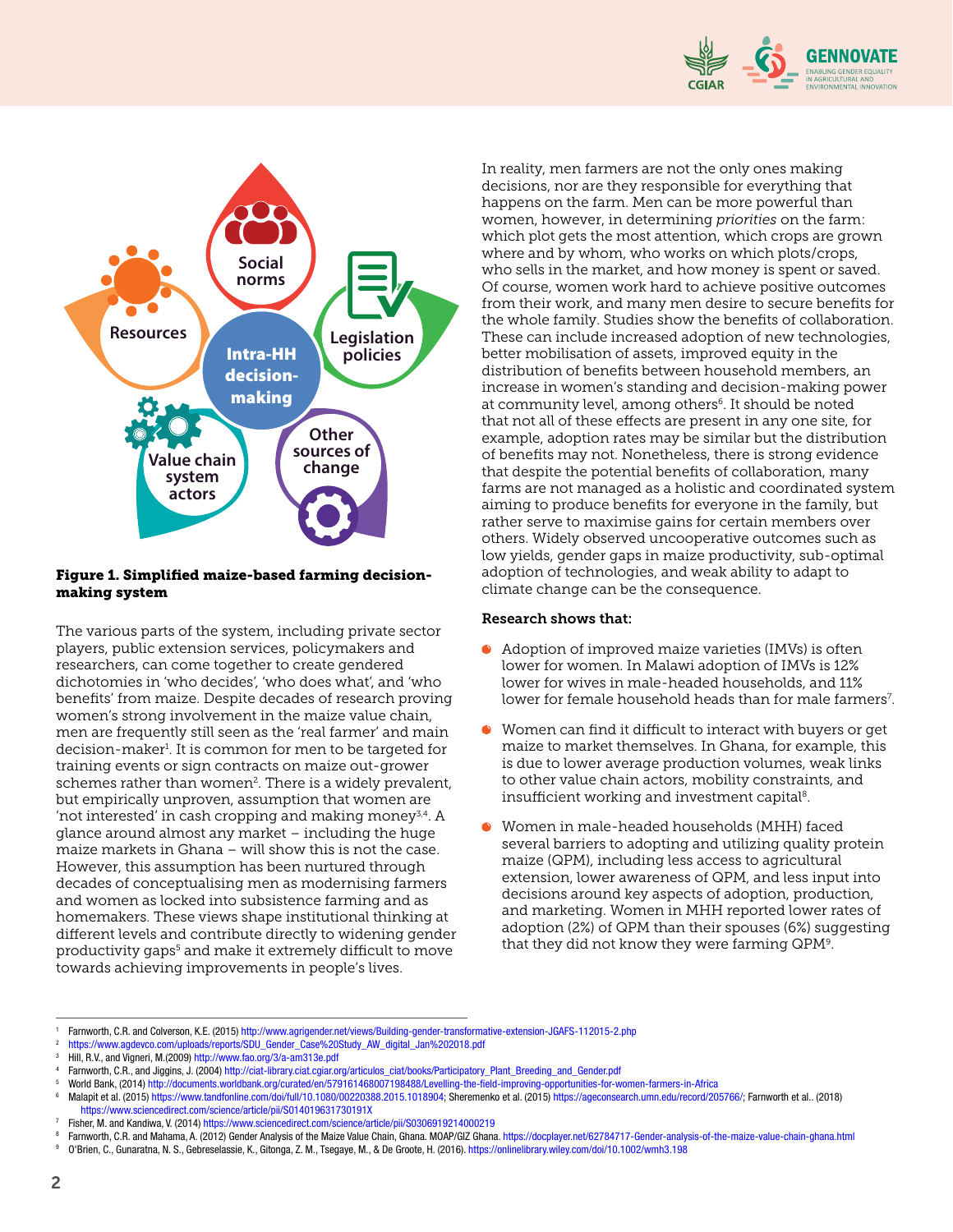

- Women can find it hard to invest in new technologies. For example, conservation agriculture (CA) interventions have implications for labour requirements and allocation, investment decisions with respect to mechanization and herbicide use, crop choice, and residue management. A literature review of CA interventions in maize-based systems in East and Southern Africa showed strong gender biases against women regarding their abilities to participate in CA and achieving CArelated outcomes $^{\rm 10}$ .
- **In Mozambique, a study examined** fertilizer application rates on plots managed individually by men, women, and jointly in dual adult households. Men managed the majority of plots: 62% of maize plots, 56% of fruit and vegetable plots, and 71% of non-staple cash crops plots. Twice as much inorganic fertilizer was applied to maize plots managed by men than by women. Men applied considerably more fertilizer to their other crops than do women. However, fertilizer use was highest on collaboratively-managed maize, fruit, and vegetable plots. Jointly-managed plots exhibited higher incidences of soil and water conservation structures and were more likely to have maize-legume intercropping, use manure, and to demonstrate improved agroecological practices<sup>11</sup>.
- A Kenyan study showed that women plot managers are less likely to adopt minimum tillage and utilise animal manure for increasing soil fertility. Men and women are equally likely to adopt improved seed varieties, maize-legume rotations, maizelegume intercropping, soil and water conservation, and inorganic fertiliser. However, compared to male-managed plots, jointlymanaged plots are more likely to adopt maize-legume intercropping, maize-legume rotations and improved seeds<sup>12</sup>.

#### BOX 1: Insights into gender relations in maize in Nigeria

How do men and women farmers in Nigeria benefit from improved maize varieties (IMVs)? In what ways do gender norms affect the equity of benefit distribution? Despite many cultural, agro-ecological, market and other differences across the country, a study conducted in two communities in the North and two in the Southwest produced similar findings. Women find IMVs help to strengthen their income and household food security. Early ripening means that income flows start earlier, helping women to meet household expenditures on time. Women process maize into snack food products, which are sold in local markets. However, improved income does not mean that women are able to better express their agency, for example, by investing in other businesses or selling unprocessed maize at scale. Most men support their wives' selling maize in local markets provided women's income is allocated to household needs and is perceived within the household and by other people important to the family as secondary to men's income. In comparison, men benefit substantially and directly from IMVs. They take advantage of their greater mobility to sell large quantities of unprocessed improved maize in lucrative markets and tend to spend the income earned on their personal priorities. This stated, in the North securing sufficient maize for household food security is a key male responsibility and a reason for men to appreciate IMVs. No male respondents in the South mention maize in relation to food security. *Farnworth, C.R., Badstue, L., WIlliams, G., Tegbaru, A., Gaya, H.I.M. (2020). Unequal Partners: women and men maize farmers in Nigeria. Gender, Technology and Development. https://doi.org/10.1080/09718524.2020.1794607* 

#### BOX 2: Insights into gender relations in maize in Tanzania

Tanzanian legislation for women's rights is a product of decades of indigenous women's struggles and is considered amongst the most progressive in Africa. However, policy implementation is difficult to achieve. A study in four maize-growing communities in different regions of Tanzania showed that many women and men agree with the principle of gender equality. Men strongly associate equality with higher production and productivity, and improved income generation. However, men want to remain lead decision-makers in the home and to retain control over women's income. Women have rights to land under national law, yet in practice almost all women in the study risked losing their rights to land and other assets – that they had helped build, sometimes over many years – upon separation or death of their husband. This is because implementation of the law is devolved to local institutions which often demonstrate strong gender biases. Furthermore, men find it hard to express a different kind of masculinity, for example, through doing housework. Even if they want to, community members are likely to condemn their efforts. The study finds that women are heavily burdened earning off-farm income, working in the fields, and doing housework, but receive limited benefits and have a restricted voice in decision-making, including in relation to maize. *Source: Badstue, L., Farnworth, C.R., Umantseva A., Kamanzi, A., Roeven, L. (2020). Continuity and Change: Performing gender in rural Tanzania. Journal of Development Studies. https://doi.org/10.1080/00220388.2020.1790534*

<sup>10</sup> Farnworth, C.R., Baudron, F., Andersson, J.A., Misiko, M., Badstue, L., & Stirling, C.M. (2015) http://dx.doi.org/10.1080/14735903.2015.1065602

<sup>11</sup> Marenya P, Kassie M, Tostao E (2015) https://agrigender.net/uploads/JGAFS-122015-4.pdf

<sup>12</sup> Ndiritu et al., (2014) https://www.sciencedirect.com/science/article/abs/pii/S0306919214001109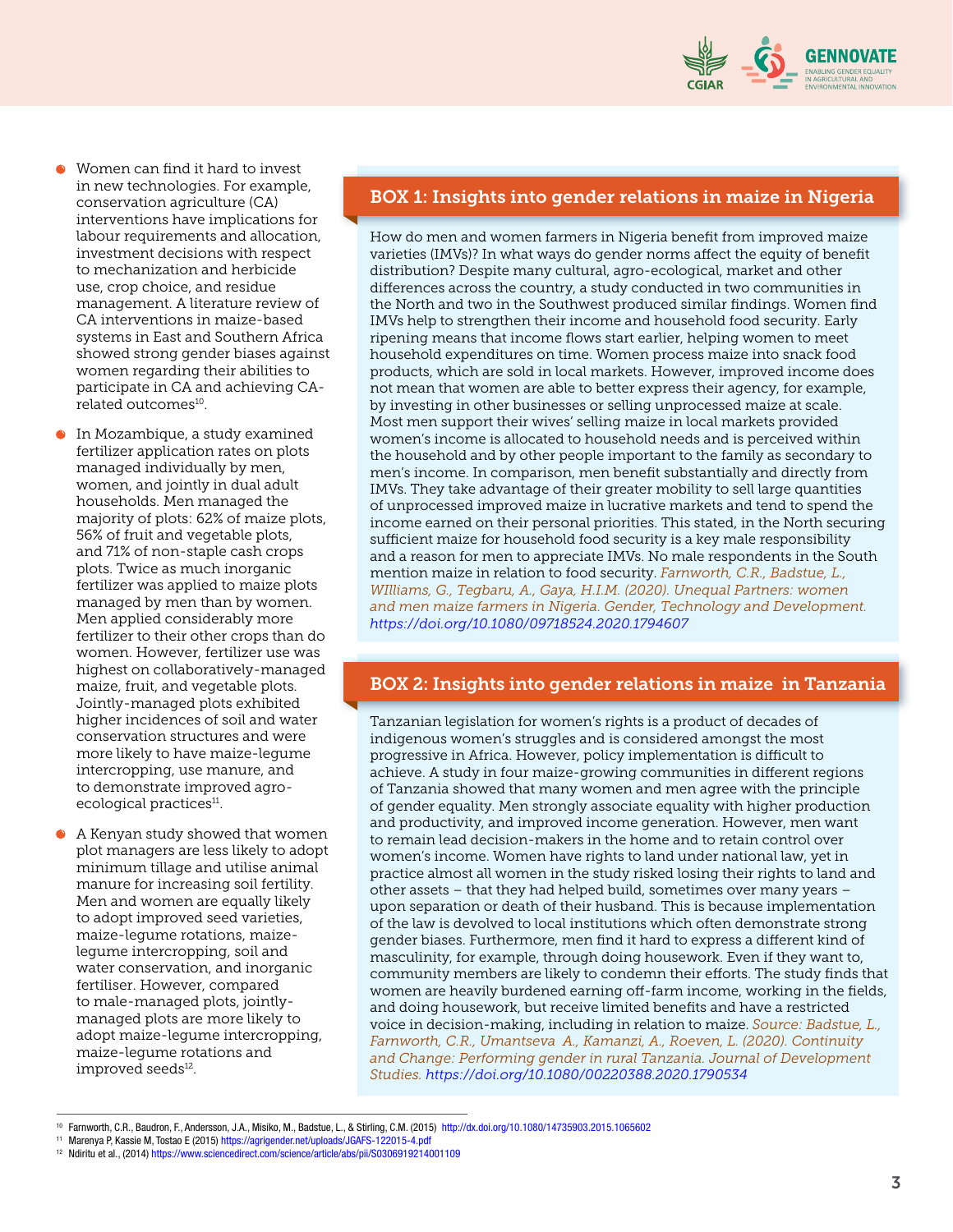

# Empowering women ...

Considerable effort has been devoted to empowering women in maize. This includes identifying varietal traits preferred by women, for example, cookability, taste and low N requirements, and breeding for them<sup>13</sup>. Other work includes opening up seed markets to women through identifying and reducing obstacles to women's participation, and as part of this, working closely with private sector players to help them see women as a viable market segment<sup>14</sup>. Analysing women's barriers to accessing farm power is another example<sup>15</sup>. A large and global research effort is dedicated to identifying barriers to women's participation in innovation around maize and outlining ways to strengthen women's involvement<sup>16</sup>.

# ... and engaging men

*'Men are the gatekeepers of current gender orders and are potential resistors of change. If we do not effectively reach men and boys, many of our efforts will be either thwarted or simply ignored'<sup>17</sup> .*

Sometimes, when efforts are made to empower women, men may feel ignored or slighted. The wider community may judge men with empowered wives as ineffective household heads who have lost control. This may lead, in some cases, to increased violence in the home, the marginalization of men in community meetings, or men simply leaving



"I carry my children on my back." Man demonstrating changing gender roles, Zimbabwe. Photo: Cathy Rozel Farnworth

an increasing number of household expenses to their wives to pay. Men may perceive women's empowerment as a zero sum game. When women get empowered some men worry they will get disempowered $^{\scriptscriptstyle 18}$ .

By virtue of their power and privilege, many men are in a prime position to tackle gender inequalities, for example, in their own homes, on the farm, and in agricultural extension. Men can be key to ensuring that the challenges facing women – and men – in maize are successfully overcome. They are essential partners to women in ensuring the farm system functions for everyone. It is vital to continue working with women to support them in their own pathways to empowerment, and it is also important to get men on board as supporters of women, and in their own right.



<sup>13</sup> Christinck, A., Weltzien, E., Rattunde, F., and Ashby, J. (2017). https://www.researchgate.net/publication/322790907\_Gender\_Differentiation\_of\_Farmer\_Preferences\_for\_Varietal\_Traits\_in\_Crop\_ Improvement\_Evidence\_and\_Issues. See also Farnworth, C.R. &Jiggins, J. (2003) http://ciat-library.ciat.cgiar.org/articulos\_ciat/books/Participatory\_Plant\_Breeding\_and\_Gender.pdf

- <sup>14</sup> [Adam, R. I., Kandiwa, V., David, S. and Muindi, P. \(2019\).](https://repository.cimmyt.org/bitstream/handle/10883/20138/60522.pdf?sequence=1&isAllowed=y) https://repository.cimmyt.org/bitstream/handle/10883/20138/60522.pdf?sequence=1&isAllowed=y
- <sup>15</sup> https://www.kit.nl/wp-content/uploads/2018/08/551bcea41f1f2\_Gender-Matters-in-Farm-Power-final-150227-AE-KD.pdf
- <sup>16</sup> Gender norms, agency and innovation in agriculture and natural resource management https://gennovate.org. See also: Integrating "gender" in research

<sup>17</sup> Kaufman (2004:20) cited in Ruxton, Sandy. (2004). https://www.researchgate.net/publication/296196956\_Gender\_Equality\_and\_Men\_Learning\_from\_Practice

for development: How you interpret the term can shape project achievements, https://repository.cimmyt.org/bitstream/handle/10883/20359/60984.pdf?sequence=1&isAllowed=y

<sup>18</sup> Promundo-US; CRP AAS (2016) http://pubs.iclarm.net/resource\_centre/Promundo-AAS-Promoting-gender-transformative-change.pdf; MenEngage and UNFPA (2013) https://menengage.unfpa.org/sites/ default/files/resource-pdf/Advocacy\_Brief\_\_\_Engaging\_Men\_Changing\_Gender\_Norms\_GTA.pdf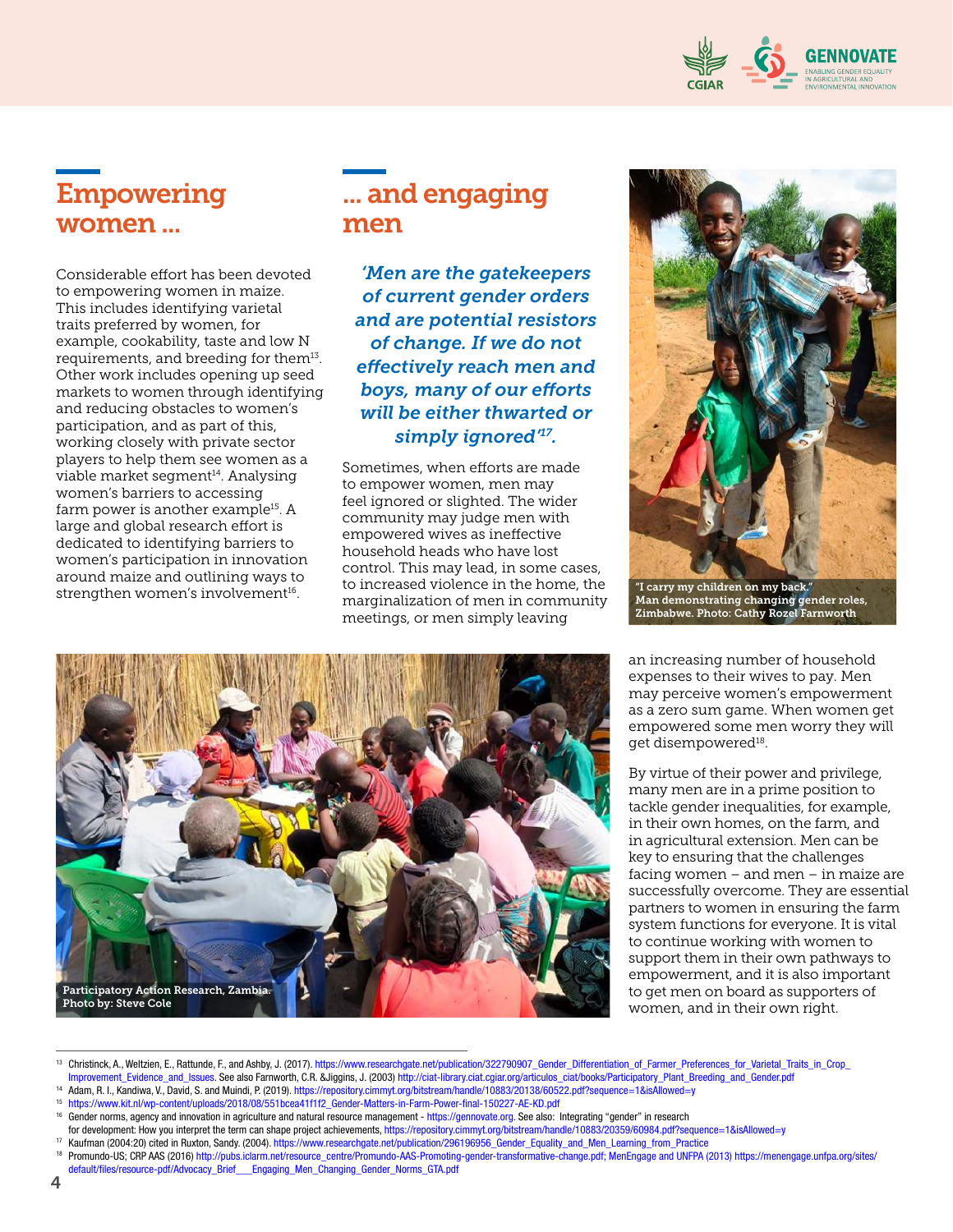

# Gender transformative approaches – working with Men

The purpose of GTAs is to promote better decisionmaking and to facilitate a wider range of choices for individual women and men. They aim to catalyse change in the capacities, attitudes, agency, and actions of individuals. GTAs also seek to transform the expectations that define organisational norms – the rules and practices – within institutions. Taken together these actions are expected to expand the potential of people to contribute to, and benefit from, development efforts<sup>19</sup>.

Whilst GTAs involve working with both women and men, some GTAs make special efforts to engage men as an integral part of their methodology. They are unique in that they create



Zambia. Photo: Cathy Farnworth



specific opportunities for men to critically reflect and act on harmful masculinities that perpetuate poverty and negatively impact on their own lives as men as well as harm women and girls<sup>20</sup>. It is important for such methodologies to highlight gender equality as a 'win-win' for men as well as women – rather than as a 'zero sum game'. They need to motivate men to promote gender equality in and outside their homes, encourage positive thinking about sharing responsibilities in the home, and being more open to joint decision-making processes. GTA programmes that explicitly include opportunities for discussions about harmful masculinities and the means to transform these into more positive norms of manhood are more effective than programmes that simply recognize or mention gender norms and roles<sup>21</sup>.

Scarce resources made available to engage men need to be utilized efficiently and effectively and they must not diminish ongoing work to empower women and girls<sup>22</sup>. A good understanding is needed of when it is best to work with only men, or only women, or with both together. A further consideration is on how to scale initiatives that engage men as few programmes go beyond the pilot phase and tend to be short in duration<sup>23</sup>. Ensuring that smallholder participation is genuine is key. Empowerment happens when individuals and groups imagine the world differently, stand on their own feet and take their destiny into their own hands. With a vision for the future, they challenge and change the power relations which keep them in poverty. An equal voice in decision-making mobilizes people to collectively improve their situation.

- <sup>21</sup> WHO (2007) https://www.who.int/gender/documents/Engaging\_men\_boys.pdf
- <sup>22</sup> MenEngage and UNFPA (2013) https://menengage.unfpa.org/sites/default/files/resource-pdf/Advocacy\_Brief\_\_\_Engaging\_Men\_Changing\_Gender\_Norms\_GTA.pdf

<sup>23</sup> WHO (2007)

<sup>19</sup> Cole et al. (2014) https://www.worldfishcenter.org/content/gender-transformative-approaches-address-inequalities-food-nutrition-and-economic-outcomes-0

Cole et al. (2015) https://www.researchgate.net/publication/283118569\_Exploring\_the\_Intricate\_Relationship\_Between\_Poverty\_Gender\_Inequality\_and\_Rural\_Masculinity\_A\_Case\_Study\_from\_an\_ Aquatic\_Agricultural\_System\_in\_Zambia; Promundo-US; CRP AAS (2016)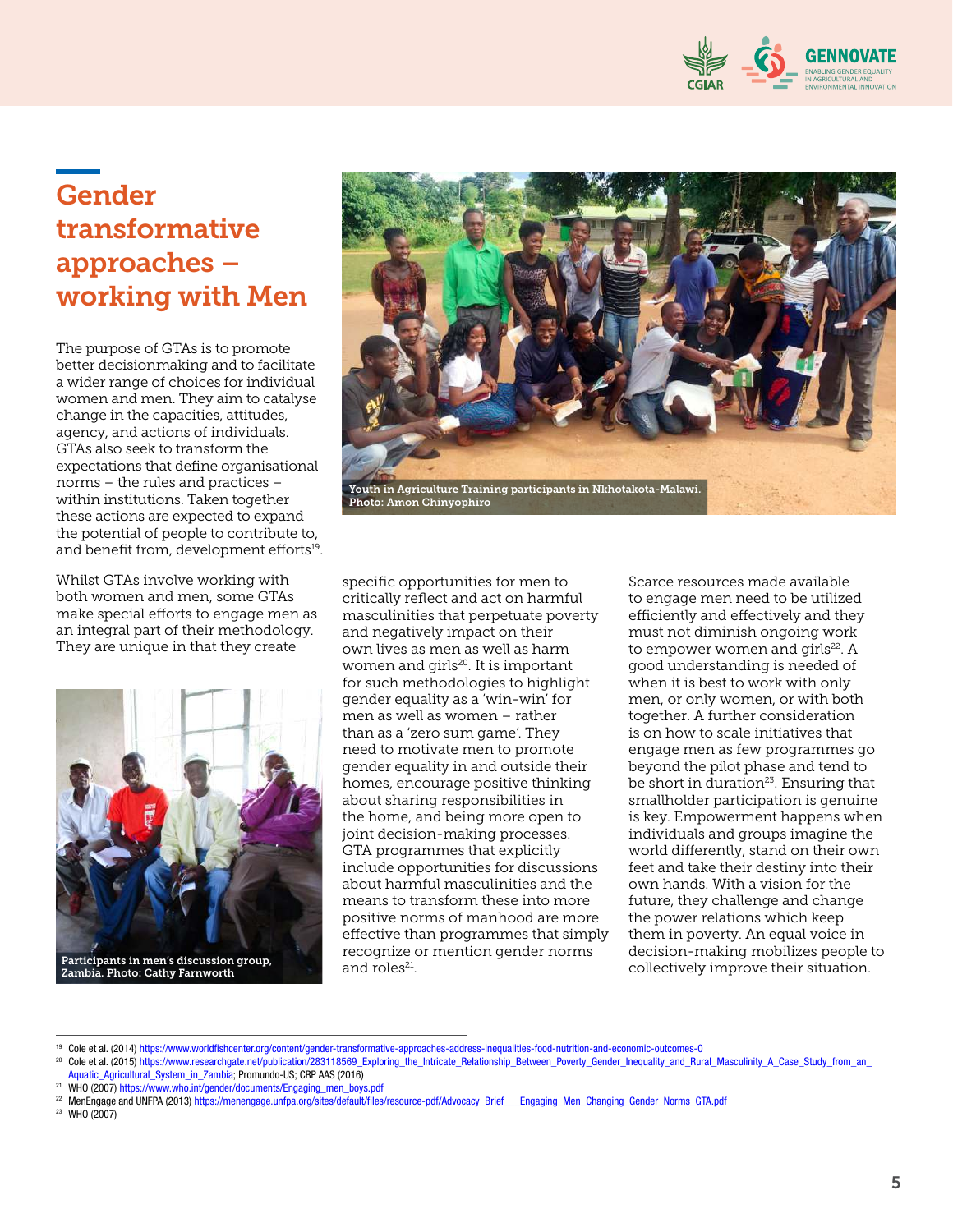

# Philosophy and principles for working with men

| Move from personal to political                       | It is important to move beyond interventions that focus on men's individual<br>responsibility. It is essential to ensure that men do not feel blamed, or negatively<br>targeted. Men are embedded in wider structures that condition their behaviour.<br>They need to be supported as they begin to confront and question norms at home,<br>in the community, at work, and those presented through media and advertising. All<br>of these help shape men's psychological and social identities: what it means to be<br>a man in that particular community. Women are likewise embedded in normative<br>structures - when men change, women's expectations of men (and of themselves)<br>are likely to change too. |
|-------------------------------------------------------|-------------------------------------------------------------------------------------------------------------------------------------------------------------------------------------------------------------------------------------------------------------------------------------------------------------------------------------------------------------------------------------------------------------------------------------------------------------------------------------------------------------------------------------------------------------------------------------------------------------------------------------------------------------------------------------------------------------------|
| Start early                                           | Focus on boys in schools, in sport, in clubs to help them develop alternative<br>models of what being a boy and a man can mean.                                                                                                                                                                                                                                                                                                                                                                                                                                                                                                                                                                                   |
| <b>Build trust</b>                                    | Take time to engage with men. It takes time to win their trust and to develop their<br>confidence to do things differently. Trust is the basis for changing behaviour<br>and men's attitudes for the good of their families and communities. Be patient -<br>change doesn't happen overnight. Work towards slow but sure change.                                                                                                                                                                                                                                                                                                                                                                                  |
| Go to where men are                                   | Find men where they work and socialize rather than expect them to come to you.<br>Enter and build positively upon male spaces. Use existing community structures<br>to conduct training sessions in open spaces, schools, religious institutions, maize<br>markets or taxi ranks. Locate men through farmer groups as well.                                                                                                                                                                                                                                                                                                                                                                                       |
| Make gender equality everyone's<br>responsibility     | Encourage men and women, young women and men, and children in the home,<br>to plan their farm and work together. Stimulate discussions on how maize fits into<br>their plans for a better life. Gender equality is about cooperating with each other to<br>share the burdens and the benefits.                                                                                                                                                                                                                                                                                                                                                                                                                    |
| Understand that women, as well as<br>men, will change | Getting men on board requires changed behaviours from everyone. Men as well as<br>women will change: prioritizing ways to help women and men, and other family<br>members, including the extended family, cooperate and support change processes<br>together are vital.                                                                                                                                                                                                                                                                                                                                                                                                                                           |
| Make sure the benefits of change are<br>seen quickly  | If action research or development projects are to succeed, the benefits of change<br>must be recognized relatively quickly by men during implementation. Identify<br>behavioural change indicators together with men and women to see what is<br>changing, and report quickly on progress towards achievements. Encourage the<br>development of short- and longer-term goals and associated indicators to track.                                                                                                                                                                                                                                                                                                  |
| Be inclusive                                          | Encourage men to think positively and with pride about their responsibilities to<br>improve the lives of everyone in the home. This may include better and more<br>nutritious food, and making sure there is enough money from sales to spend on<br>necessities like school fees and medical fees as well as to invest in more secure<br>livelihoods.                                                                                                                                                                                                                                                                                                                                                             |
| Walk the talk                                         | Work on involving men is more effective when backed up with changes<br>throughout partner institutions. This is not just about securing technical changes<br>but - critically - about demonstrating through everyday interactions that partners<br>- and particularly men in those organizations - take gender equality seriously, are<br>serious about supporting men in change processes, and that they themselves are<br>personally walking the talk.                                                                                                                                                                                                                                                          |
| Get women's movements on board                        | It is critical to be inclusive of women's movements and to get their guidance and<br>support. Remember the saying "Nothing about us (women) without us".                                                                                                                                                                                                                                                                                                                                                                                                                                                                                                                                                          |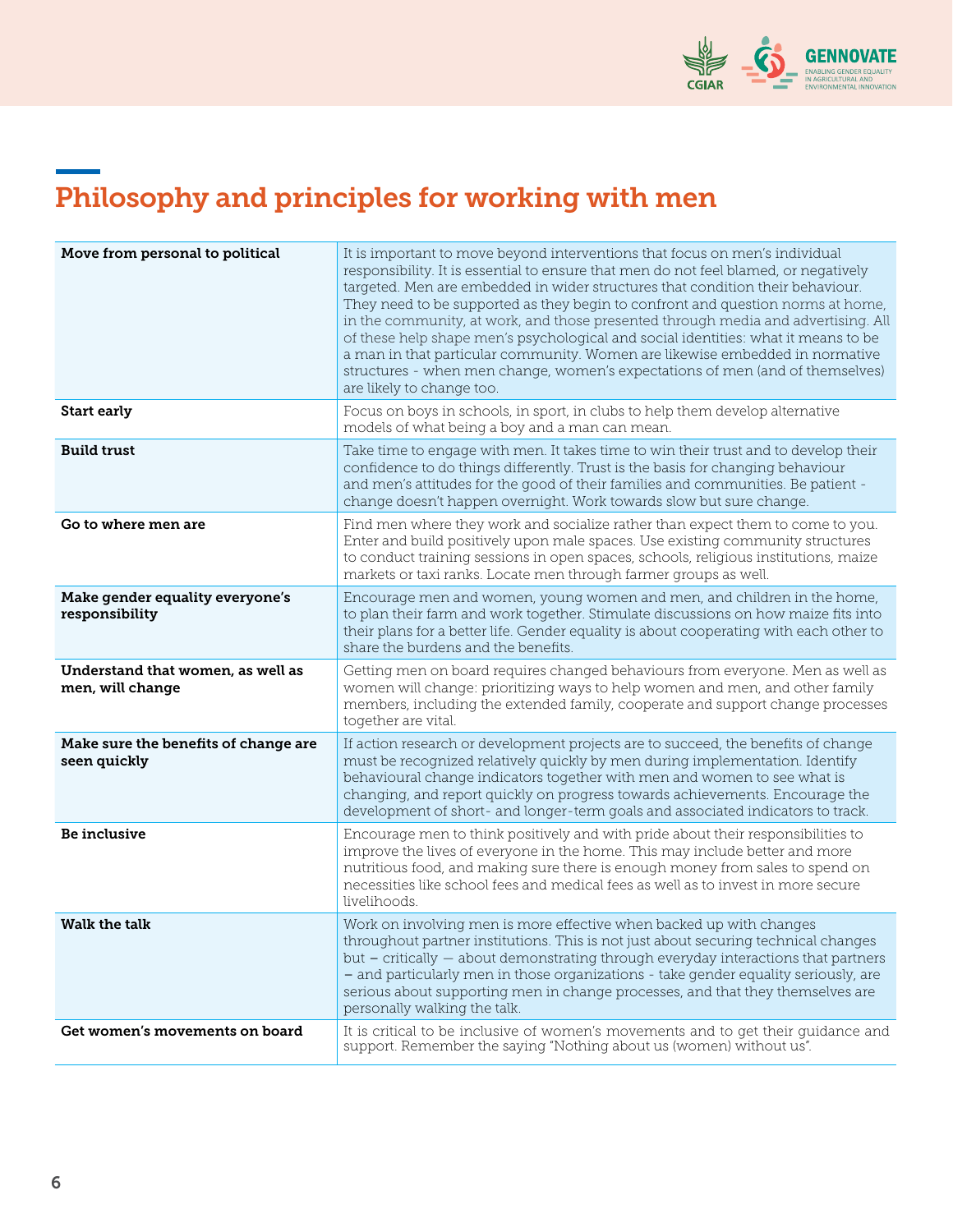

# Examples of organizations and researchers engaging men

## 1. The Global MenEngage Alliance<sup>24</sup>

The MenEngage Alliance envisions a world where all people are equal and free from discrimination – a world in which gender justice and human rights are promoted and protected. This means:

- Men and boys must act. In order to achieve gender justice for all, men and boys need to be part of the solution as allies to women's rights and other social justice movements. Equality is only possible if everyoneworks together.
- Taking a feminist informed approach. Advocating for approaches that are grounded firmly in feminist, human rights-based principles, and build on the work of women's rights organizations and movements.
- **Transforming masculinities**. Advocating for approaches that critically challenge and transform patriarchal gender norms and power inequalities across all levels of society.

### 2. Research on men and masculinities at Institute of Development Studies (IDS), Sussex, UK

Men and Masculinities research in the Gender, Power and Sexuality programme at IDS challenges stereotyped binary narratives and works to develop a transformative agenda for gender justice work with men and boys, that engages with the politics of addressing patriarchal power and promoting more positive masculinities. The programme aims to influence policy discourses on gender justice and sexual rights. Its work is shaped by learning and debate between masculinity theorists, feminist movements, sexuality activists and human rights organizations, Men and boys are central within these gender dynamics, and therefore essential in transforming gender relations.

## 3. MenEngage - Africa (MEA)<sup>25</sup>

MEA is made up of 22 country networks spread across East, South, West and Central Africa, with over 300 NGOs at grass-root, national and regional levels. It has accumulated considerable experience of working with men from many walks of life, and has developed a wide range of innovative methodologies. Two examples of men's organizations for gender equality in Kenya and Zambia are presented below.

#### Advocates for Social Change - Kenya (ADSOCK)<sup>26</sup> ,

formerly Men for Gender Equality Now (MEGEN), was formed in 2001 as an initiative to engage with men and boys for the promotion of gender equality and human



rights. ADSOCK is a membership organization and currently has 122 member organizations as well as a large pool of trainers and facilitators. Over time, ADSOCK has developed a powerful toolkit of effective methods for working with farmer organizations on promoting positive masculinities and empowering women. ADSOCK's theory of change is based on its experience of influencing policy and practice and its participation in advocacy networks. ADSCOCK understands there are multiple, contextually specific pathways to change. Efforts to identify and disrupt, adapt or dismantle policies, structures and systems that reinforce negative norms and stereotypes is necesary to achieve equality and the realization of equal human rights.

The Zambia National Men's Network for Gender and Development (Men's Network) is a non-profit organisation. Its mission is to engage men as allies in gender equality and socio-economic empowerment of women in Zambia and sub-Saharan Africa. The Men's Network vision is "A global village where men and women are equal partners in social, cultural and economic activities of their lives and are active participants of environmental stewardship to benefit future generations." The Men's Network works closely with traditional and religious leaders because they are very influential in communities. Getting them to speak out against negative cultural norms and to advocate for change helps to change harmful practices rapidly. The Men's Networkworks to help men see how they lose from negative practices, and helps them to develop positive practices from a men's perspective. Increasingly, the Men's Network is working with boys in schools and in their communities to help them to develop positive masculinities from a young age. Boys Network Clubs in schools and communities enable boys to become role models and to reach out to others with positive messages. The Men's Network has developed a range of participatory low cost methodologies, such as "Campfire", where men in villages gather and discuss gender issues. The Men's Network works closely with the Zambian women's movement as well as stakeholders such as the Zambia Police Service and the Ministry of Gender.

<sup>24</sup> http://menengage.org/

<sup>25</sup> http://menengage.org/regions/africa

<sup>26</sup> www.adsock.org